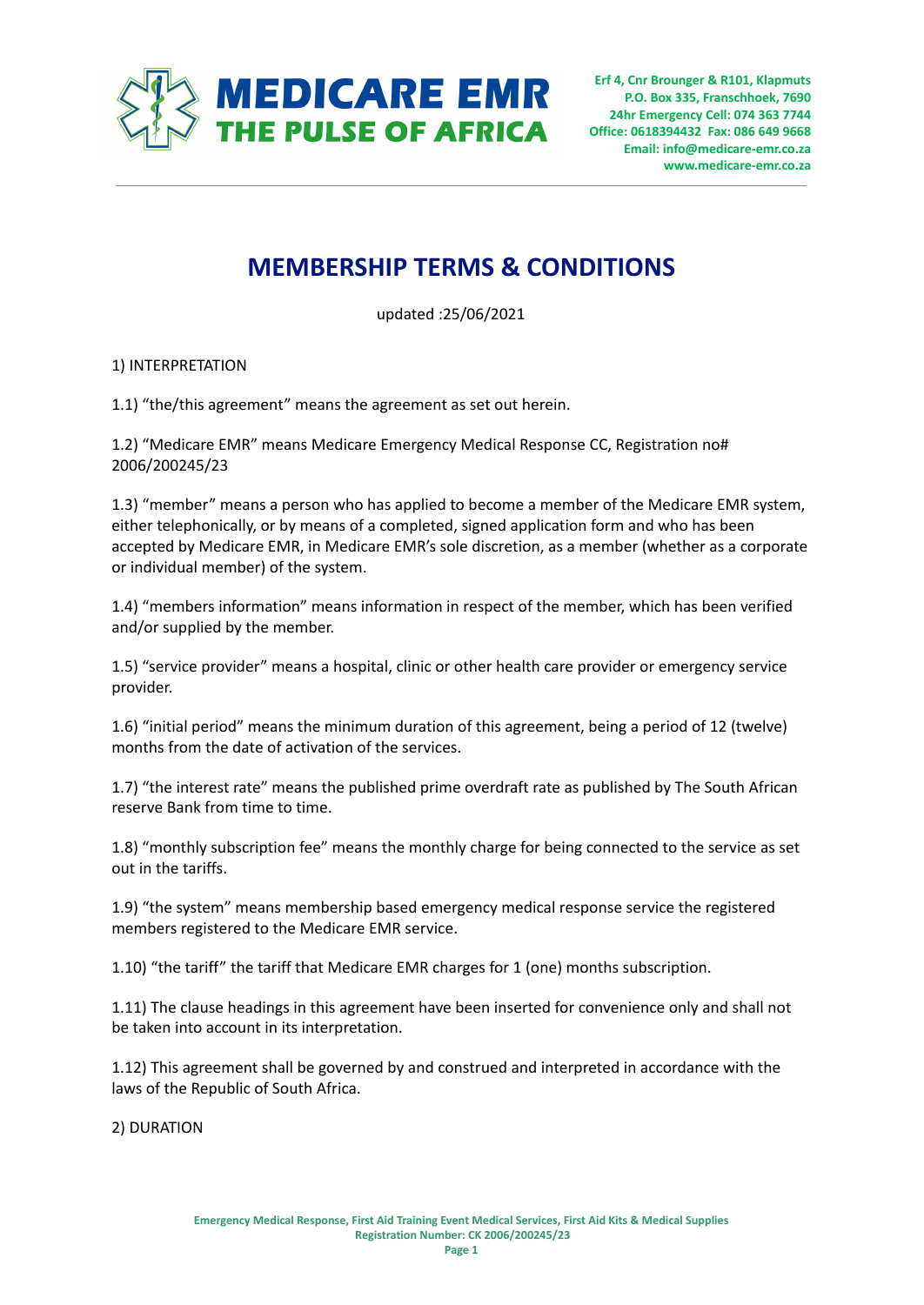2.1) This agreement shall commence on the date of activation of the services and payment of administration fees and shall continue for the initial period of 1 (one) year and thereafter indefinitely until terminated by Medicare EMR giving notice to the member in terms of clause 6 (six) or by the member giving Medicare EMR not less than 1 (one) calendar month written notice of termination, provided that the member shall not be entitled to give such notice within a period of 12 (twelve) months from the date of activation of the services.

2.2) In the event that this agreement is extended after the initial period or any period thereafter, the terms and conditions of this agreement will apply for such extended period.

# 3) PAYMENT

3.1) Upon Medicare EMR's registration for VAT, Value added tax at the applicable rate on all vatable charges and services will be levied. All prices and charges, in terms of this agreement, unless otherwise stated, will then include value added tax.

3.2) Should the member send monies, cheques, orders or bills by means of postal services, then the postal authority shall be deemed to be the agent of the member and the member shall bear all risk of loss, theft and delay in and to any monies, cheques, orders or bills sent by post, without derogating from the aforesaid, the member shall draw all cheques, postal orders and bills payable to Medicare Emergency Medical Response and marked "not transferable".

3.3) The member agrees that payment shall only have been made to Medicare EMR when the monies remitted by the member have been received into Medicare EMR's bank account.

3.4) Should any cheque payment be returned unpaid or stopped or should any charge card account or credit card account of the member be rejected for whatsoever reason or should Medicare EMR exercise its rights to suspend the provision of the services due to non or late payment of any monies due in terms hereof by the member, then the member shall pay an administrative charge as may be levied by Medicare EMR from time to time for each such non-payment, suspension or any other breach of the agreement which amount shall be payable upon demand and recoverable by Medicare EMR.

# 4) MEMBER'S ACKNOWLEDGEMENT

4.1) The member acknowledges and agrees that:

4.1.1) Service quality and coverage available to the member shall be limited to that provided by the system and the services may from time to time be adversely affected by physical features such as no cellular coverage as well as atmospheric conditions and other causes of interference;

4.1.2) It shall not hold Medicare EMR, any of its directors, employees, agents or approved representatives liable for any non-availability of the service or for any other reason whatsoever including damages and consequential loss.

#### 5) LIABILITY

5.1) Medicare EMR shall not be under any liability (including liability for negligence) for any loss or damage or injury to the customer whatsoever no matter when or how arising out of the provision of the services or otherwise, whether direct or indirect, consequential or contingent and whether foreseeable or not and in particular Medicare EMR shall not be liable for any financial loss or loss of profits, loss of contracts, loss of business or goodwill.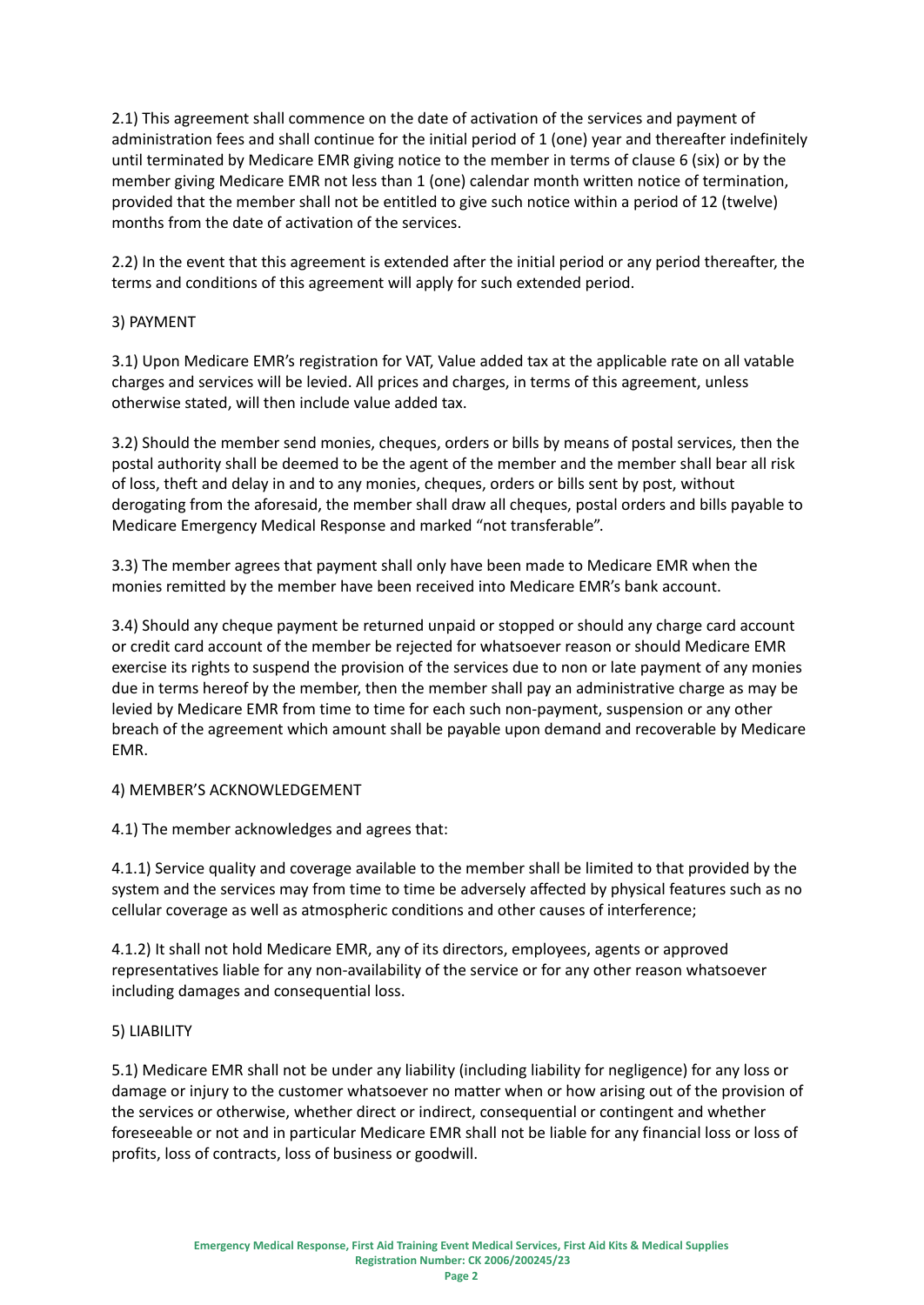5.2) Whilst every effort has and will be made by Medicare EMR to ensure the accuracy of the information presented to us by the member, neither Medicare EMR, any of its directors, employees, agents or approved representatives will be held liable for any omission or errors, or for any misfortunes or damages which may arise there from.

5.3) Medicare EMR, any of its directors, employees, agents or approved representatives do not in any manner endorse, assume responsibility for, or recommend the use of any drug or treatment method which may result from the information dispersed on behalf of its members. Medicare EMR, any of its directors, employees, agents or representatives makes no representation regarding the suitability of the information and content for any purpose whatsoever.

5.4) Medicare EMR, any of its directors, employees, agents or approved representatives is the member's information facilitator and makes no representation regarding the suitability of the information and content for any purpose whatsoever.

5.5) The final decisions regarding the diagnosis and subsequent treatment of the member or members at the scene of a motor vehicle accident or thereafter are complex, and is at the sole discretion of the emergency services personnel and Medicare EMR, any of its directors, employees, agents or approved representatives cannot be held liable for any misdiagnosis or treatment.

5.6) The member acknowledges Medicare EMR's right to inform third parties of any breach by the member of its obligations in terms of this agreement and the member indemnifies Medicare EMR in respect of any claim whatsoever arising from Medicare EMR's exercising of this right.

# 6) TERMINATION

6.1) In the event that the member breaches any term of this agreement or any warranty given by it hereunder or fails to fulfil any obligation resting upon it, then without prejudice to Medicare EMR's other rights in terms of this agreement or the common law, Medicare EMR may either terminate this agreement or call for specific performance of all the member's obligations and immediate payment of all sums owing by the member, whether or not then due, in either event without prejudice to Medicare EMR's right to recover such damages as it may have suffered by reason of such breach or failure.

6.2) Notwithstanding the afore going and pending Medicare EMR's election in terms of this clause, Medicare EMR shall not be obliged to perform any of its obligations under this agreement and the member shall remain liable for the payment of all amounts owing by the member in terms of this agreement whether or not such amounts are then due.

6.3) Medicare EMR may, without notice, terminate this agreement immediately in any of the following circumstances:

6.3.1) If the member fails to pay any amount owing to Medicare EMR on due date; or

6.3.2) if the member does or allows to be done anything which in Medicare EMR's opinion will or may have the effect of negatively affecting the operations of the services; or

6.3.3) if the member furnishes Medicare EMR with incorrect information as requested by Medicare EMR.

7) EXCUSABLE EVENTS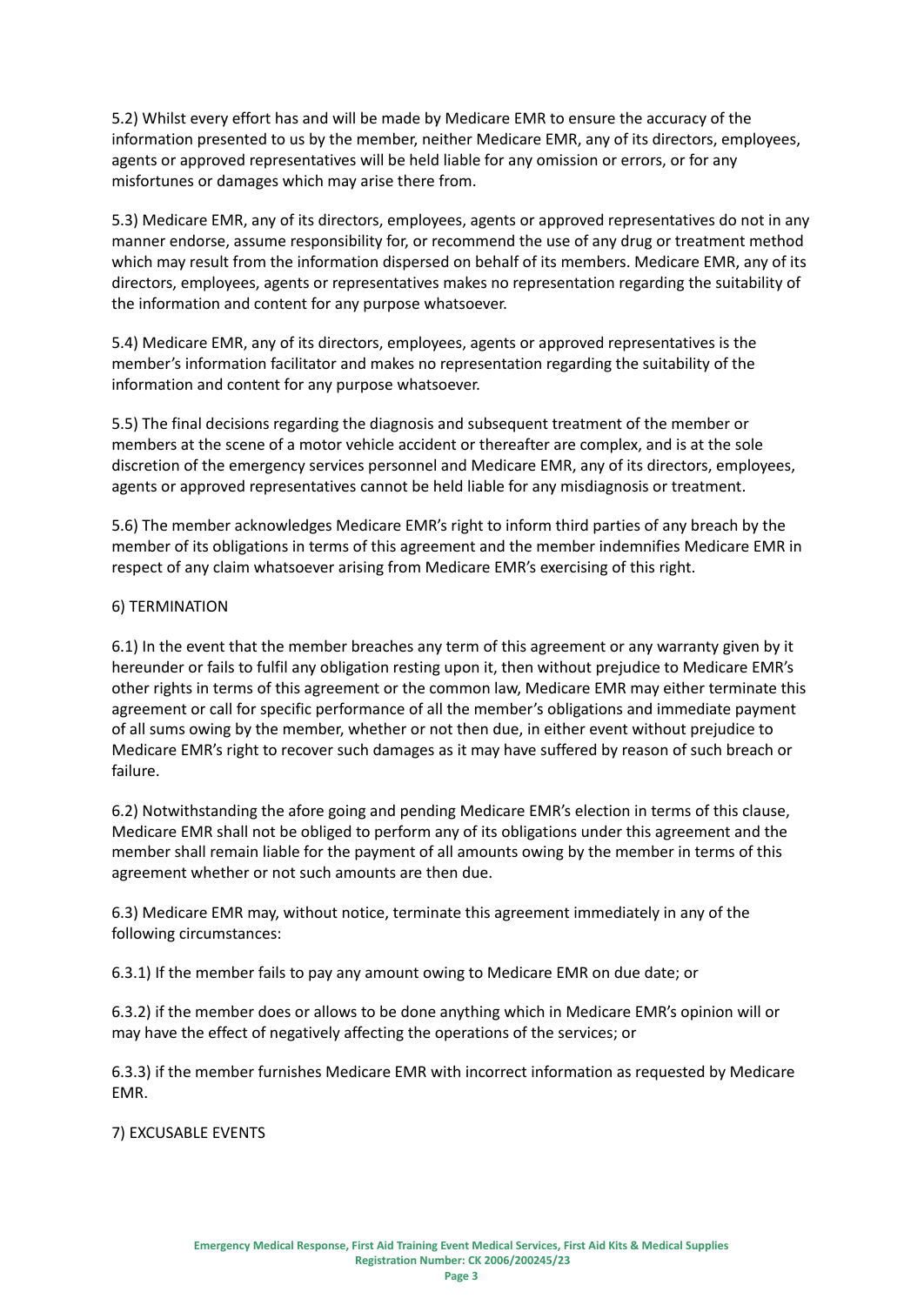7.1) Medicare EMR shall not be liable to the member for any breach of these terms and conditions or failure on Medicare EMR's part to perform any obligations as a result of the technical problems relating to the system, termination of any license to operate or use of the system, acts of God, Government control, restrictions or prohibitions or any other Government act or omission, whether local or national, act or default of any supplier, agent or sub-contractor, industrial disputes of any kind or any other similar cause beyond Medicare EMR's control.

#### 8) VARIATIONS OF CHARGES AND TERMS

8.1) Medicare EMR may vary all or any of its charges (including but not limited to the charges described in clause 3 (three) of this agreement, any charges in respect of benefits provided to members and in respect of value added services) by publishing an amended tariff, such variation to have immediate effect unless otherwise stipulated therein.

8.2) Medicare EMR reserves the right to vary the terms and conditions of this agreement at its sole discretion, whether as a result of new legislation, statutory instruments, Government regulations or licenses, amendments to the standard terms and conditions of Vodacom, MTN, Cell C, any similar event, or not. Medicare EMR, at its sole discretion, may elect to notify the member of any such variations via e-mail or writing or to publish such variations at its principal place of business.

8.3) As a registered member of Medicare EMR, you will receive all communications via e-mail and/or alerts via SMS. Should you wish not to receive communications via e-mail from Medicare EMR, you may change the way you receive your communication by phoning the Medicare EMR adminl centre on +27 618394432.

# 9) MEMBER'S INFORMATION

9.1) The member confirms that the member's information supplied to Medicare EMR either telephonically or by means of an application form or by means of on-line registration is true and correct in every respect and undertakes to inform Medicare EMR immediately should any of such information change at any time.

#### 10) CONFIDENTIALITY

10.1) Medicare EMR undertakes that it shall not at any time discuss with or disclose or reveal the member's information to any person, other than to:

10.1.1) Medicare EMR, any of its directors, employees, agents or approved representatives who are required in the course of their duties to have access to the member's information.

10.1.2) Service providers in terms of these terms and conditions.

#### 11) NOTICE AND DOMICILIA

11.1) The member chooses, as its domicilium citandi et executandi, the address set out in the application contract, or such other address of which the member may notify Medicare EMR in writing not being a post office box or poste restante.

11.2) All notices given in terms of this agreement shall be in writing.

12) COSTS